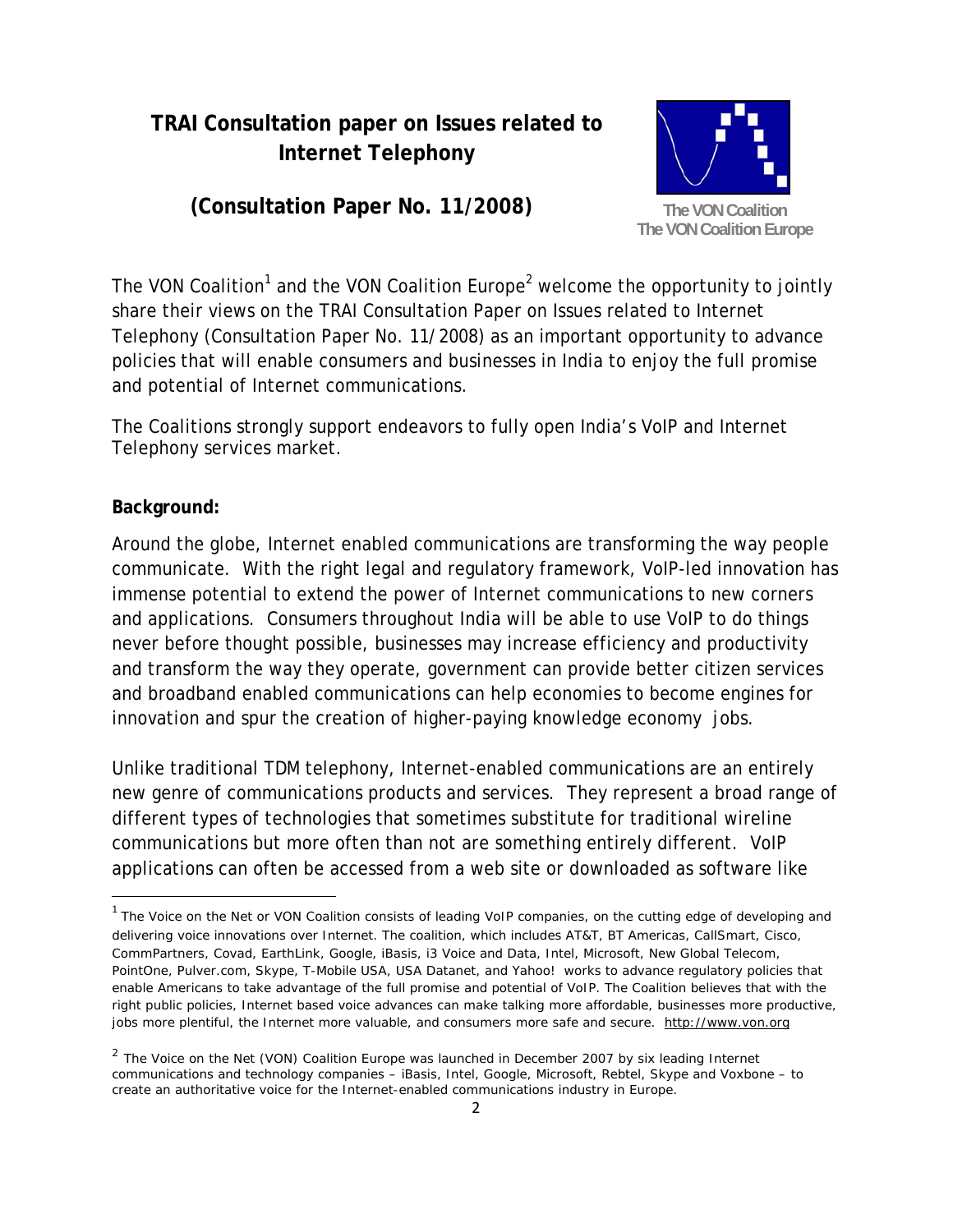other Internet based applications and this is already permitted in India since April 2002 as the consultation paper records. Voice can now be integrated into a variety of software applications and web sites. Today's VoIP services aren't simply a means to having a conversation; they're portals to a world of information that enriches the communications experience and add new dimensions to the idea of 'conversation'. Taken together, the benefits of Internet voice communication include cost savings for consumers, advanced features unavailable with traditional circuit-switched telephony, significantly increased competition, increased infrastructure investment in state-of-the-art technologies, accelerated broadband deployment, increased flexibility in access for persons with disabilities, and increased worker productivity.

Around the globe, forward-thinking countries that have sought to maximize the benefits of VoIP through liberalization and the opening of markets and are now enjoying vast benefits. India too, through this consultation, can use this opportunity to further open the door to new consumer opportunity, boost broadband benefits, and extend Internet opportunity to more businesses and consumers. With the right policy framework, TRAI can spur new competition and opportunity – allowing consumers and businesses to communicate more affordably, more productively, and in entirely new ways not possible with legacy communication systems.

## **VoIP is a needed broadband driver**

Internet is transforming almost everything around us --- from the way people work to the way they learn and interact with others. As a recent United Nations report found, broadband Internet access is now becoming as vital for success as access to water and electricity. Yet in countries like India, there are large swathes of geographies and social strata for which it still remains largely unavailable and even if available; remains inaccessible or unusable. It leaves people behind in an online world full of new opportunities.

However, the inability to maximize the use of a broadband connection for phone calls within India can impede important public policy goals such as those in the Broadband Policy 2004. While the subscriber base has grown from almost nil to 4 million at the end of April 2008, it is not even half of the target of 9 million for 2007 end and at the current rate of growth, the target of 20 million by 2010 is a challenging task. It is now becoming clear that VoIP may be the long awaited "killer application" for driving broadband subscribership. In other areas of the world, consumers are often flocking to broadband in order to take advantage of the many benefits of emerging VoIP technologies that integrate communication through and with the Internet.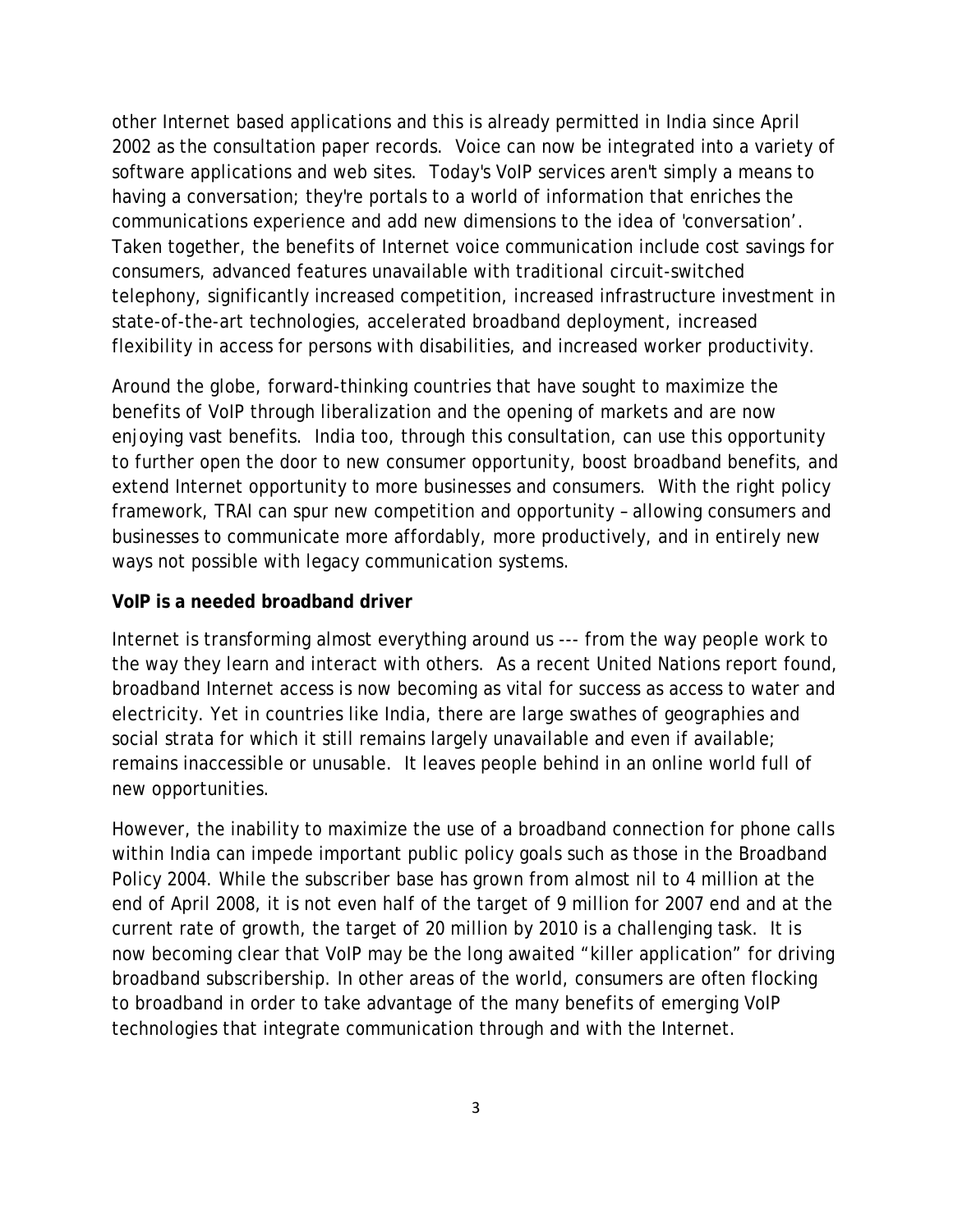However, the current limits imposed on VoIP in India, are severely limiting the ability to deliver lower prices and new innovative services to Indians. For example, volumes of Internet telephony from computers and other IP devices in India to phones abroad has tapered and at times, even, registered negative growth.

In addition, although forward looking policies have enabled a competitive wireless market, there are signs that VoIP regulatory hurdles are now hurting India's prospects for taking advantage of fixed-mobile-convergence.<sup>3</sup>

The VON Coalitions appreciate that the Authority has recognized that Internet telephony has been permitted w.e.f.  $1<sup>st</sup>$  January 2006 to the Unified Access Service Licensees (UASL) and that there are numerous reports about its ever-increasing popularity in India just like elsewhere. However, it is critical to ask why this service is not yet being offered by any of the UASL licensees who have been expressly permitted to offer it. To answer this question, rather than just looking at facilitating interconnection with the PSTN in India for a certain set of licensees, it would be more appropriate to look more comprehensively at the wider canvas of Internet telephony from the customers' perspective – and explore ways to help enable consumers and businesses to take full advantage of the power and potential of Internet based communications by ensuring the available of all forms of PSTN connected services.

By examining the history and context of past decisions, it is possible to garner a better understanding of the current landscape and reach some conclusions about the best approaches going forward for achieving these goals. Key landmarks of the policy & market evolution in this context are chronicled in a tabular form in Annexure-A. By combining this historical context together with changes in technology and the other changes in the Indian telecom sector – including but not limited to, those pertaining to IUC (Interconnection Usage Charge) and USO (Universal Service Obligation), the following can be inferred:

- 1. VoIP is not only good for subscribers but also for the service providers including the so-called facility-based operators as they are increasingly investing in IP networks as well as migrating from TDM networks to IP.
- 2. In 2002, when Internet telephony was opened, albeit in a restricted manner, disbursements from the USO fund had not yet begun and perhaps there was some justification in restricting the interconnection with the PSTN in India. However, with a well-endowed USO Fund such protectionism is no longer required. As it is, the fixed line subscription base is almost static across the country and hardly any investment is being put in the rural areas to increase fixed line subscriber base and at the same time, USO fund itself is disbursing

 3 http://www.ilocus.com/ui\_dataFiles/news13October06.htm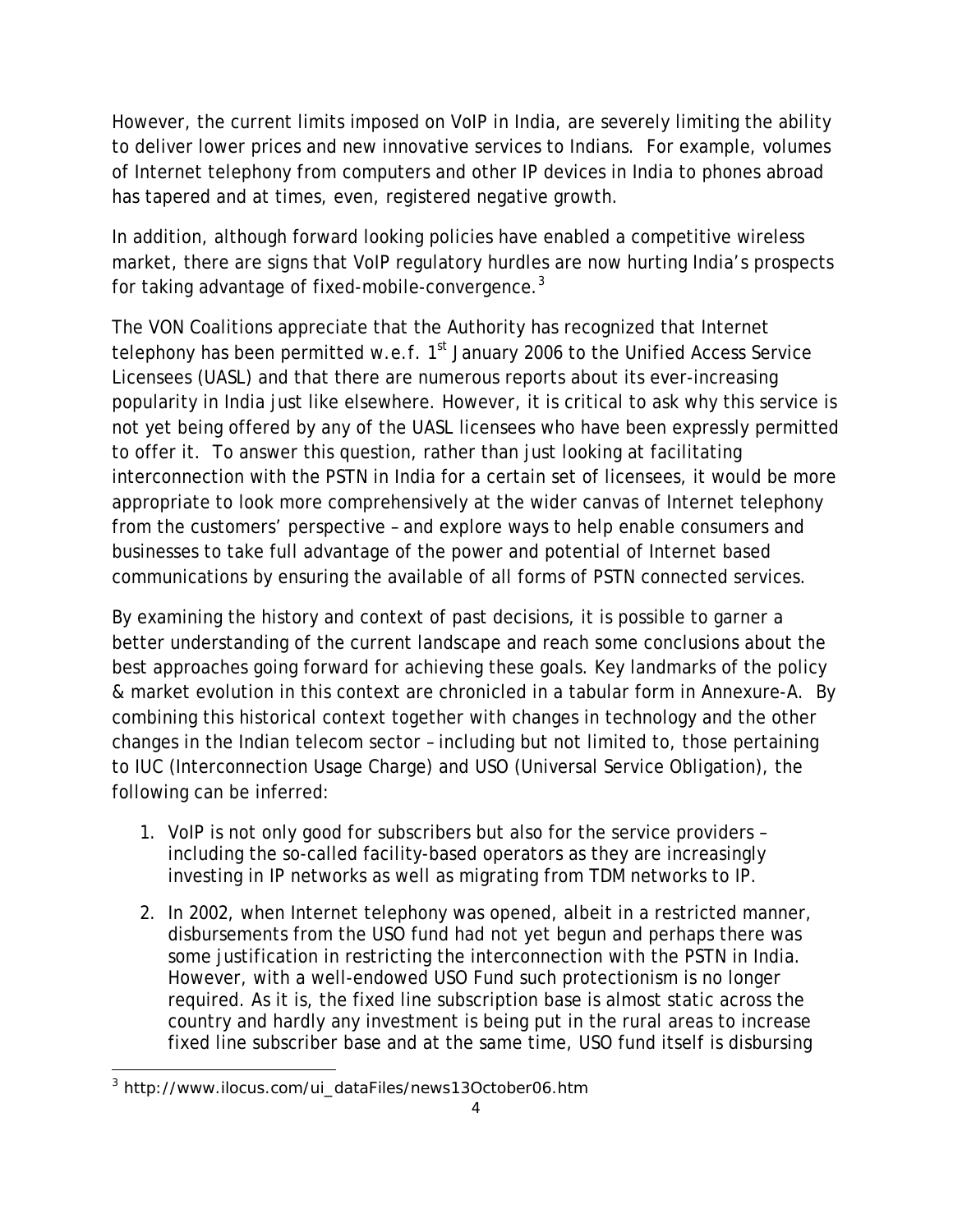funds for providing wireless services through advanced technologies and sharing of infrastructure in far-flung, rural and remote areas all over India.

- 3. It is also worth examining whether India's unique and admittedly innovative model of Internet telephony unfolded in 2002 is a good role model for other countries (at similar stage of development); Let us assume that another country 'X' adopts India's Internet telephony model verbatim; If a subscriber from the country X calls India from an IP device, it is legal in that country but its termination may be illegal in India. Similarly, a call to X from India using an IP device is legal in India but its termination on PSTN in country 'X' would be illegal! Obviosuly, such a scenario serves neither country well.
- 4. Presence of multiple operators, higher volumes, higher tele-density, reduction in entry & (recurring) license fees, investment in advanced transmission (Fiber optics) & switching technology Tariff – all these have helped the continuous decline since 2002 in international call tariffs from India. However, the decline would not have been so steep but for the proxy competition from Internet telephony, even if it was severely restricted in the way it was used and provided.
- 5. Growth of Internet and particularly of broadband remains tardy for the want of simple, cost-effective killer application that can overcome the challenges related to the acquisition cost of the access device and the trinity of language, literacy & IT-savvy. Internet telephony sans restrictions can be that killer application for which people would be motivated to proactively obtain and use Internet & broadband and subsequently, leap forward to other innovative usages.
- 6. As the Access Deficit Charge (ADC) on a per minute basis is now applicable only for incoming ILD calls and that too, has a defined sunset one needs to look at Internet telephony beyond just the point of arbitrage.
- 7. Today, Internet Telephony is actually much more than just carriage of voice calls on an IP backbone. Hence, while considering the issues at hand, the Authority should look beyond mere interconnection scenarios and rather, look at enhanced feature-set that state-of-the-art scenarios made possible through 'unified communications' and other technologies for which VoIP is the bedrock.

#### **Regulatory Objectives**

From a more holistic perspective, there are key objectives the Authority should be striving to achieve:

- 1. **Simulating of the market:** catalyzing competition where it does not exist
- 2. **Spurring innovation**: spurring the growth of market and thereby motivating entrepreneurs to invest and innovate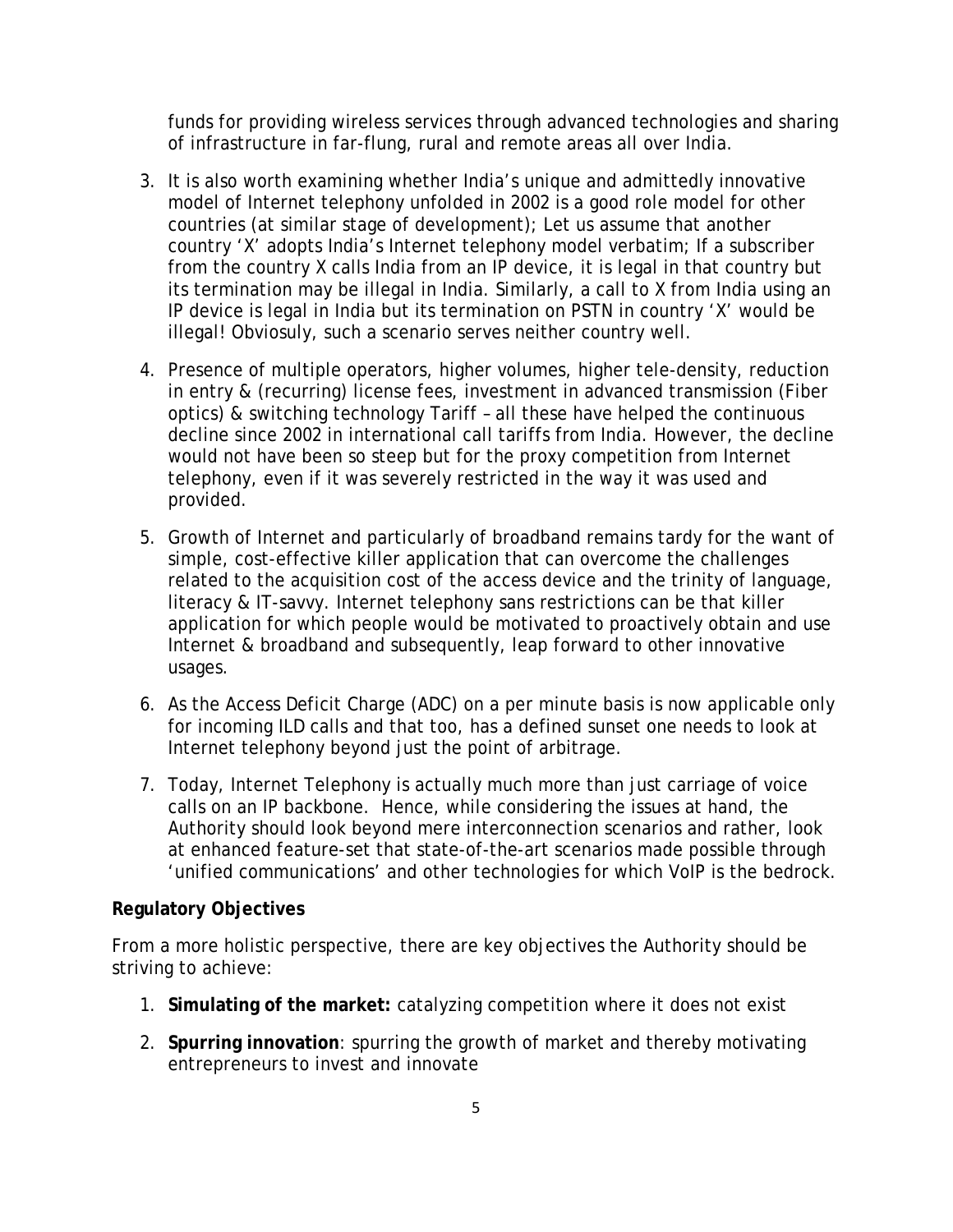- 3. **Fulfillment of Policy Objectives**: World-class affordable telecom services to all the citizens of the country by leveraging the convergence (NTP 1999) and achieving the targets of 20 million broadband subscribers (Broadband Policy 2004)
- **4. Foster sustained competition and protect consumer interest**: Ensure widest choice to consumers and protect consumers from unreasonable tariffs and business practices

We believe that by facilitating and implementing interconnection with Indian PSTN for Internet telephony, all these objectives would be achieved.

## **Internet Telephony in the context of Call Centers / BPOs**

The BPO industry in India is a result of entrepreneurial zeal and forward-looking ICT policy framework. Everyone agrees that starting with National Telecom Policy 1994 (NTP 1994) the telecom infrastructure as well as policy & regulatory framework have become more and more supportive of this business that grew from almost nothing 15 years back to the extent that India is regarded as the undisputed leader in the global BPO market.

By facilitating interconnection between Indian PSTN and IP networks, Indian BPO industry would become much more competitive and people within India would also be served with similar type of quality as India provides overseas.

### **Business Demand for Internet Telephony**

The regulatory framework impacts where companies decide to locate and invest. According to Infonetics Research, the number one reason that companies are deploying VoIP around the world (as compared to costs, flexibility, features, and convergence which all rank high) is that it can be used across multiple locations. Businesses adoption of VoIP is surging:

- More than 75 percent of large US businesses have deployed VoIP somewhere within their networks $4$
- Businesses are achieving cost savings of as much as  $60\%$ .<sup>5</sup>

<sup>&</sup>lt;sup>4</sup> More than 75 percent of large US businesses have deployed VoIP somewhere within their networks, according to Heavy Reading, which tracks technology deployments. That figure is projected to climb to almost 90 percent. What's more, nearly 75 percent of companies that embrace VoIP are extremely satisfied with it, according to Gartner analysts. Source: Heavy Reading -- http://www.realtime-

unifiedcommunications.com/articles\_and\_news/2006/04/voip\_and\_universities.htm <sup>5</sup>See VoIP is transforming Business Communication: Lowering costs, boosting productivity, increasing mobility, and enhancing competitiveness, at

http://www.vonplus.org/benefits/Benefits%20webpage/Enterprise.pdf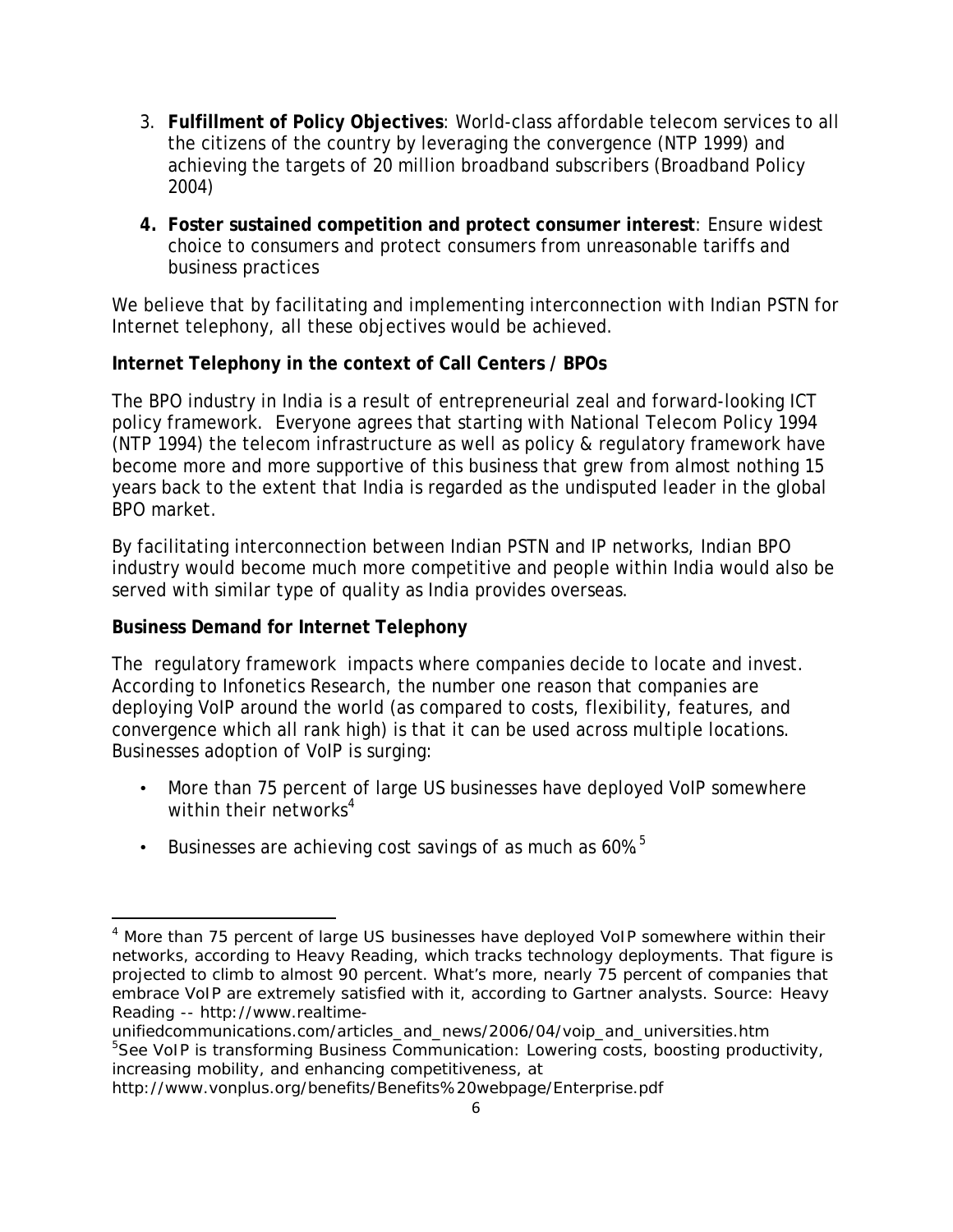- Businesses are achieving an estimated 15% to 20% increase in personal productivity through smarter communication <sup>6</sup>
- Two-thirds of companies using VoIP say it is giving their companies a competitive edge
- Companies are tapping into remote and mobile workforce. $8$

While other countries are taking advantage of the opportunities that VoIP enables, the lack of PSTN connectivity for multi-national businesses using VoIP to communicate has become a major barrier to investment and opportunity in India. These restrictions make it harder for India to become the back office for other businesses located around the globe.

# **Comments on the content of the Consultation Paper**

We appreciate that the instant paper is well-researched and does say that the need of the hour is to have a regulatory framework that fosters innovation, investment and affordable access. In this context, it would not be out of order to bring the following to the kind attention of the Authority:

- 1. While the number of people with friends, families and business associates abroad is large, it is a fact that most Indian citizens do not have need to speak to someone abroad at all and definitely not as much as they do someone within India. However, the irony (para 1.3.5) is that while an auto manufacturer in Mumbai might call to his business associate in Detroit for as low as INR 1 per minute using Internet telephony an auto driver in Mumbai may have to shell out INR 2.75 per minute to speak to his family in a different state within India! Such inverted tariff outcome serves against the interest of the majority of the Indian citizenry.
- 2. There is an urgent need to correct this unreasonable, unequitable and nonlevel playing field that excludes common masses from availing benefits of technological innovation, especially when it is supported in the name of USO!
- 3. In para 2.2.1.3 (a) it is mentioned that for phone to phone telephony using IP network, (only) managed IP network is used. Actually, many service providers worldwide do offer phone to phone telephony wherein at least some part of the call traverses over the 'Internet'.

<sup>&</sup>lt;sup>6</sup> The Yankee Group estimates that integrating different work and communication modes can improve information worker productivity by 15-20%. See http://www.avaya.co.uk/emea/en-

us/resource/assets/brochures/uc%20family%20brochure%20uc3377.pdf

<sup>&</sup>lt;sup>7</sup> Sage Research survey, see: http://www.lightreading.com/document.asp?doc\_id=28585

<sup>&</sup>lt;sup>8</sup> See: http://www.vonplus.org/benefits/Benefits%20webpage/Telecommuters.pdf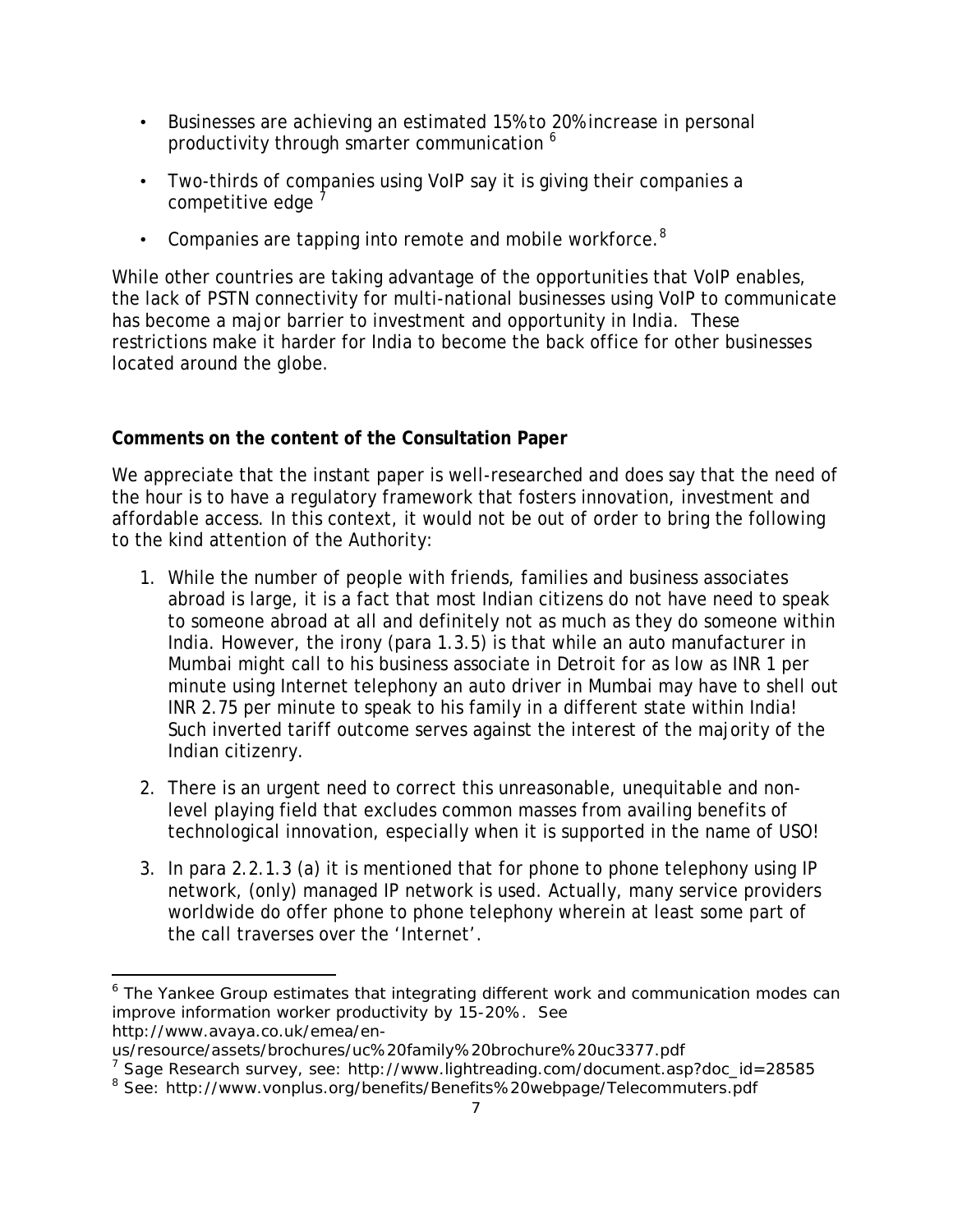Every time the regulator wants to do something in the consumer interest, some vested interest or the other is bound to raise the issue of level-playing field and advise the regulator against forward-looking enablement. Even during 2001-2002 consultation and implementation of Internet telephony several operators (including the incumbent) had repeatedly opposed competition but once it was opened up, they too rushed to offer the same service.

Around the globe, incumbent phone providers initially oppose opening markets to VoIP competition, often raising a number of ill-founded concerns<sup>9</sup>. However once markets are opened for VoIP and competition ensues, incumbents quickly embrace VoIP, its many benefits, and over time become its champion. For example, in the United Kingdom, the incumbent British Telecom (BT) itself is investing in an all IP next generation network (21 CN), converting all voice calls to VoIP, and has set a 5 year deadline to switch off their PSTN service entirely.<sup>10</sup> In the Netherlands, the incumbent phone company KPN plans to unplug its analog phone network entirely by 2010 - relying entirely on VoIP to serve its customers.<sup>11</sup>

In the United States, after VoIP services became popular, the two largest incumbent phone companies, Verizon and AT&T not only began offering their own competitive VoIP services, but are also upgrading their broadband networks to provide triple play (broadband, video and Voice) over one unified network. In addition, the two companies have become two of the largest VoIP providers to business customers. According to Telegeography, 34 percent of all French households subscribe to VoIP – one of the highest penetration rates in the world. Incumbent phone provider France Telecom has emerged as by far the largest consumer VoIP provider in Europe, while incumbent phone providers BT, Telecom Italia, and KPN all rank among the top ten European VoIP operators in their own respective countries. The lesson is clear, when VoIP (in whatever form) is liberalized, traditional telephone companies do not vanish

<sup>9</sup> ITU's Trends in Telecommunication Reform 2007, describes it this way: "*In many countries, incumbents have resisted offering VoIP services to protect their lucrative longdistance and international call revenues. In the process they have tried to convince regulators and policy-makers to ban or restrict other service providers from doing so. Today, however, the number of countries in which VoIP has been legalized is greater than the number of countries where it is banned…. Today, a growing* 

*number of countries have or are about to legalize VoIP,"* 

<sup>&</sup>lt;sup>10</sup> See http://www.isp-planet.com/cplanet/tech/2006/prime\_letter\_060803\_british\_telecom.html Total cost of the overhaul is estimated at £10 billion.

http://www.infoworld.com/article/06/11/28/HNbtallipnetwork\_1.html?source=rss&url=http://www.inf oworld.com/article/06/11/28/HNbtallipnetwork\_1.html and http://www.druid.dk/uploads/tx\_picturedb/dw2006‐1695.pdf

 $11$  As reported by the German Press Agency.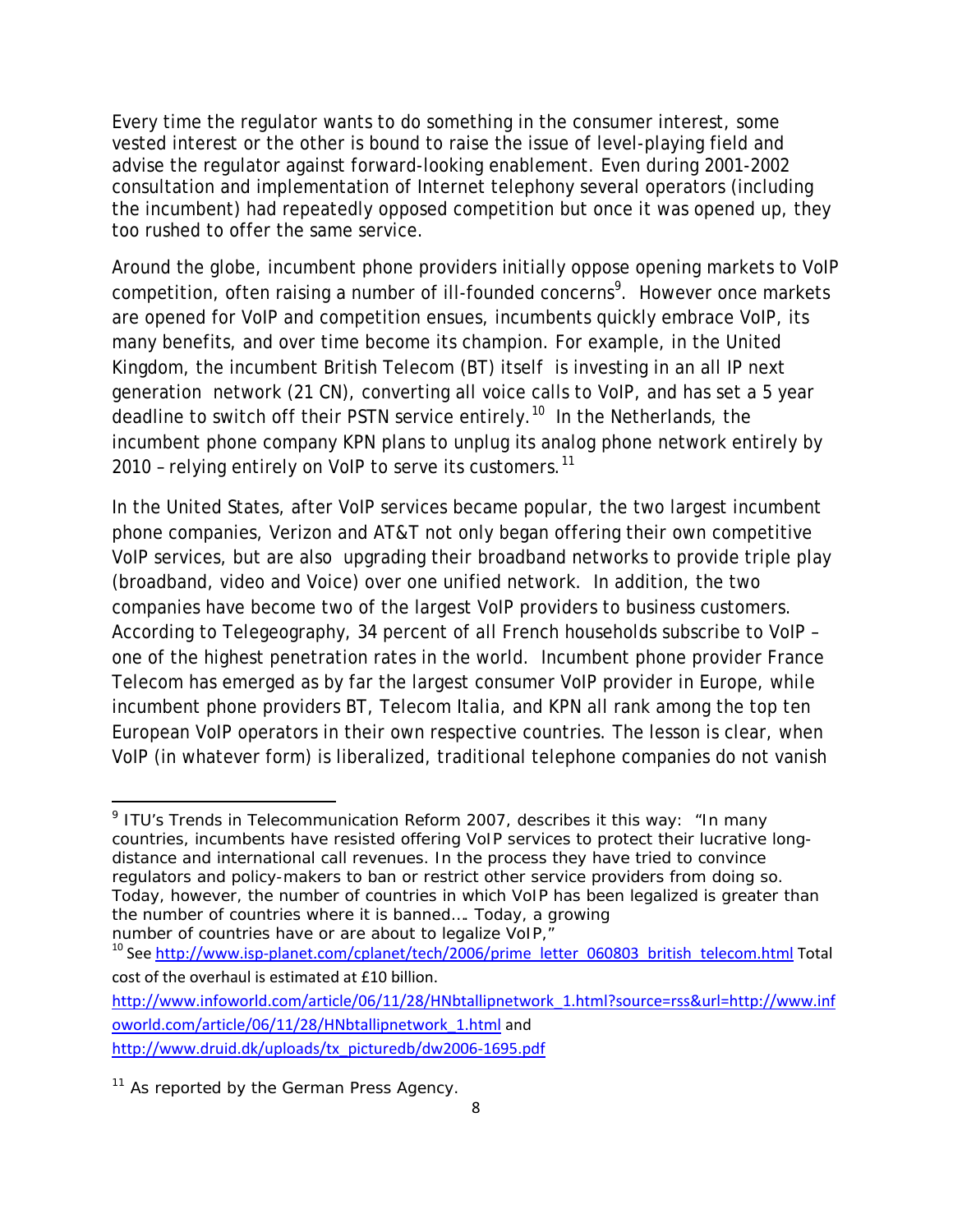away. Yes they face new competition as they will in India. But once competition comes calling, incumbents are forced to invest, innovate, and compete – not only and price but on features. In every case, the winners of this newfound competition are consumers and businesses.

Though late entrant in the Internet access business, Indian incumbent operators BSNL & MTNL quickly gained the top two slots in the Internet service providers within India and it would not be surprising when very quickly these very service providers along with other leading and emerging operators may become leading providers of Internet telephony within India besides of course, many others as well. The International Telecommunications Union (ITU) in its "Future of Voice" report<sup>12</sup> put it this way:

"*Attempts to block or suppress a truly disruptive technology like VoIP are both myopic and futile. Productivity gains and socio-economic progress from adopting technologies like VoIP can be large and countries that attempt to suppress VoIP risk losing their economic competitiveness.*<sup>13</sup>

*It is no coincidence that VoIP is lightly regulated, if at all, in countries where PSTNs are either privately owned (although subject to public regulation) or are privatised and subject to market competition, but remains subject to restrictions in countries where it poses revenue threats to government-owned or supported PSTNs.* 

*The loss of dynamic efficiency entailed by protecting incumbent PSTNs from the VoIP threat can place a burden on a country's socio-economic development. In particular, given a propensity to adopt mobile telephony as a leapfrogging communication technology, developing countries stand to gain significantly more by promoting converged mobile VoIP (and other broadband) services."* 

#### **Comments on the Issues raised in the Consultation Paper**

We herein below make specific suggestions regarding the issues raised in the consultation paper:

<sup>&</sup>lt;sup>12</sup> Future of Voice, ITU, Regulatory Trends: New Enabling Environment, January 12, 2007.

<sup>&</sup>lt;sup>13</sup> ITU Footnote reads: "It is perhaps no coincidence that the countries that rank higher on the Global Competitiveness Index ("CGI") are developed economies that have embraced enabling Internet‐based technologies like VoIP. The GCI is composed of nine "pillars", at least one of which — technological readiness — is likely to be a direct correlate of VoIP use and others — infrastructure, business sophistication, and innovation — are likely to be at least indirect influences. See World Economic Forum (2006)."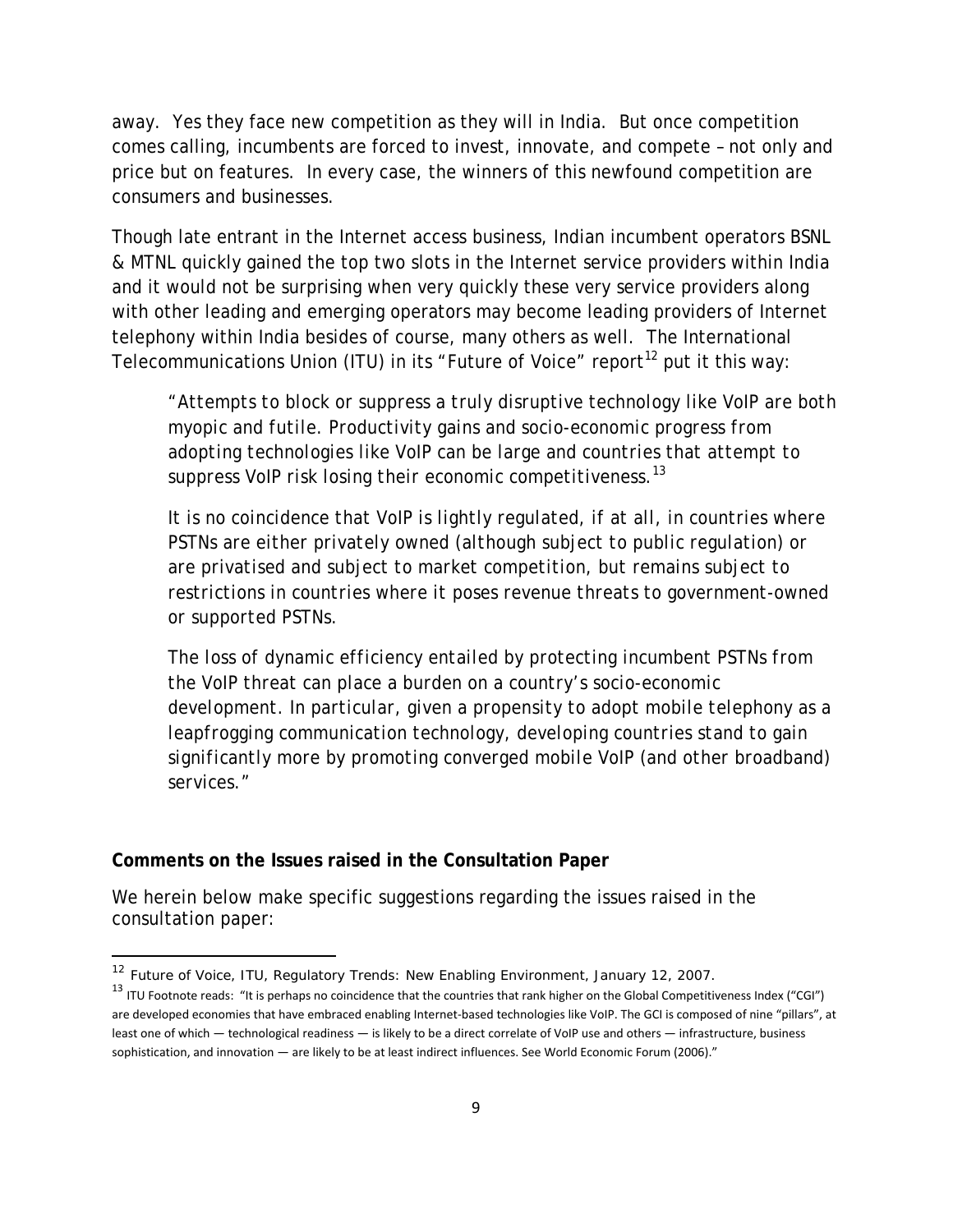## **Regulatory Burden**

Essentially, at the client ends, Internet telephony can be of 4 different types depending upon the classical notions of origination & termination and the table below suggests suitable regulatory framework for the same:

| Scenario | Origination | Termination | <b>Regulatory Obligations</b>                                                                                                                                                                                                                                  |
|----------|-------------|-------------|----------------------------------------------------------------------------------------------------------------------------------------------------------------------------------------------------------------------------------------------------------------|
| A        | IP          | IP          | <b>None</b>                                                                                                                                                                                                                                                    |
| B        | IP          | E.164       | Light-touch; interconnection with PSTN<br>within India would be subject to those<br>overseas                                                                                                                                                                   |
| C        | E.164       | IP          | Light-touch; Though ENUM has been<br>referred, this is a reality even otherwise                                                                                                                                                                                |
| D        | E.164       | E.164       | Service providers must strive to promote<br>important social goals, like access to<br>emergency services, privacy and data<br>security, but regulatory mandates should be<br>kept to a minimum at this early stage to<br>allow flexibility as services emerge. |

### **Interconnection**

Ensuring that subscribers of Internet telephony can talk to and fro with their PSTN counterparts is essential for helping unleash the technologies full potential. Therefore, unrestricted interconnection with the E.164 telecom system within India at all feasible locations should be facilitated and encouraged. Rather than limiting the POI either at origination or terminations locations only, TRAI should instead of predetermining the same should keep it flexible, so as to allow for optimal and cost effective utilization of respective service provider networks.

Moreover, the Internet telephony service providers should have the flexibility to use managed and/or (the so-called public) Internet as they deem fit for carriage of a call across locations as they deem fit.

Such an approach can help link Indian businesses with new business opportunities, get rid of the current inefficiencies that limit BPOs, and allow broadband consumers to more easily stay in touch with far flung family members who use the PSTN.

### **Numbering & Address Space**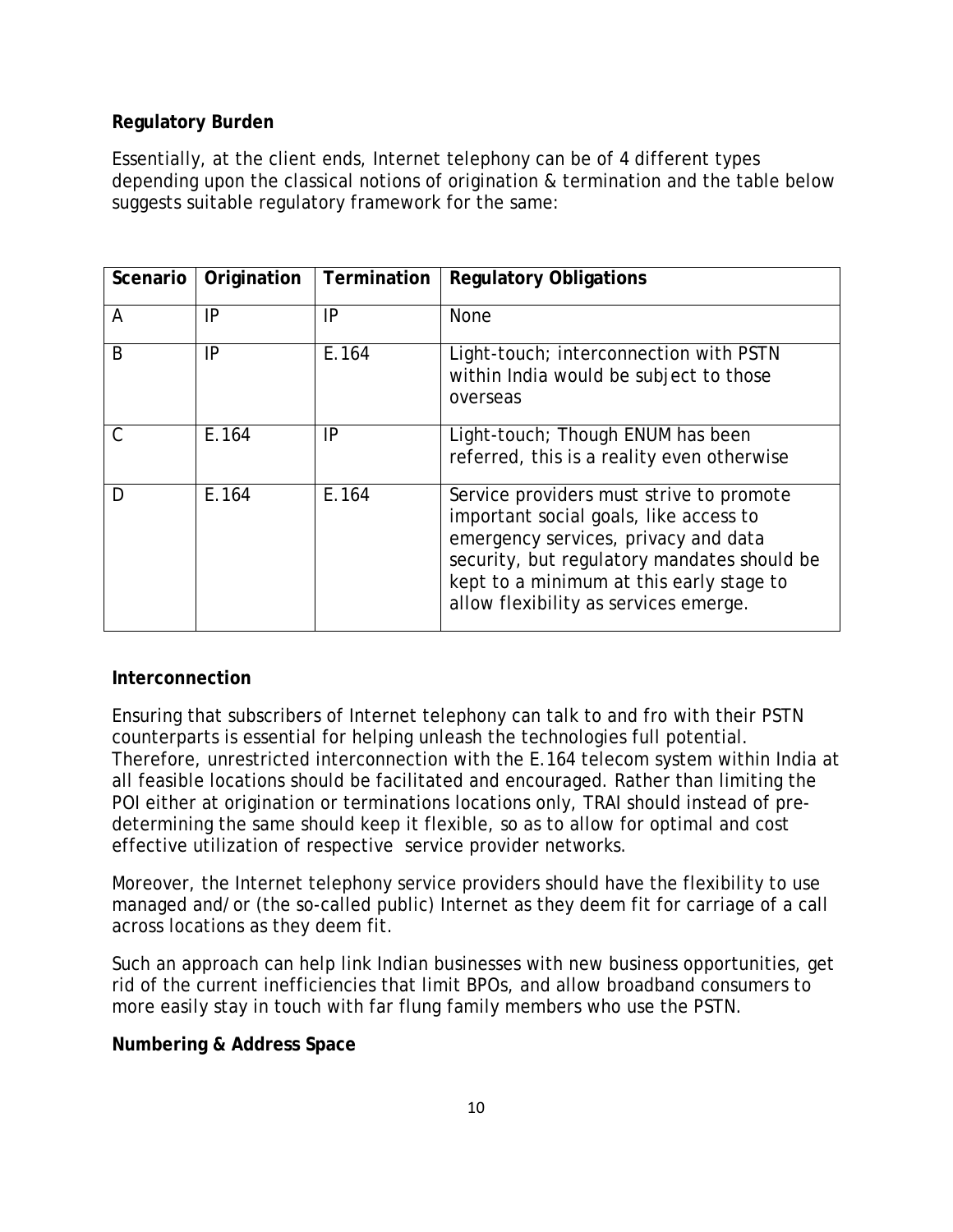Numbers, including geographic numbers, should be eligible to be allocated to service providers and be used by end users outside of the traditional telephone zones or other boundaries, including on a trans-national basis. VON supports the view that geographical numbers are most suitable to open up VoIP services to the mass consumers as consumers are highly familiar with those types of numbers. Other countries have come to realize that use of geographic numbers, even when those numbers are used with services that could be taken by an Indian family while on vacation in another country or region and still be reached – can have enormous benefits.

As it is, the National Numbering Plan 2003 needs urgent review and revision as the Authority has noted elsewhere. However, the fact is that there are spare and not allotted numbering series that can be assigned for Internet telephony thereby giving a very simple and uncomplicated way of conveying to subscribers about the differentiation. However, only enabling a separate telephone number range instead of allowing the use of existing numbers could have the effect of slowing VoIP adoption and preventing Indian businesses and consumers from utilizing services that act as a replacement for an existing service – thus thwarting the benefits of competition and the ability to switch between technologies.

#### **QoS**

The restricted Internet Telephony, permitted since April 2002, became popular and continues to thrive without any QoS mandate. However, the very success of internet telephony can be attributed to the lack of mandate itself which allows enormous flexibility and wide choice to service providers and consumers across varying tariffquality-volume-destination matrices.

Hence, there is no need to mandate QoS for provisioning of Internet Telephony terminating at PSTN/E.164 within country, when such QoS has not been necessitated for similar termination to PSTN abroad.

#### **Emergency Number Access**

The VON Coalitions recognizes that there are important social policy obligations like emergency access that can be achieved for types of phone services that substitute for the traditional telephone in a home. However, globally access to Emergency numbers through Internet Telephony is not yet a mature function to the same level as possible in the TDM/PSTN system. Considerable progress is being made through sincere endeavors in this direction. Hence clear and upfront communication from Internet telephony service providers to subscribers regarding any limitations about access to the correct emergency numbers should be mandated to enable subscribers make a conscious choice.

In many countries, policymakers are also coming to recognize that Internet-enabled communications often offer inherent advantages in an emergency. However, application of emergency access rules to web sites, click-to-dial services, 1-way PSTN-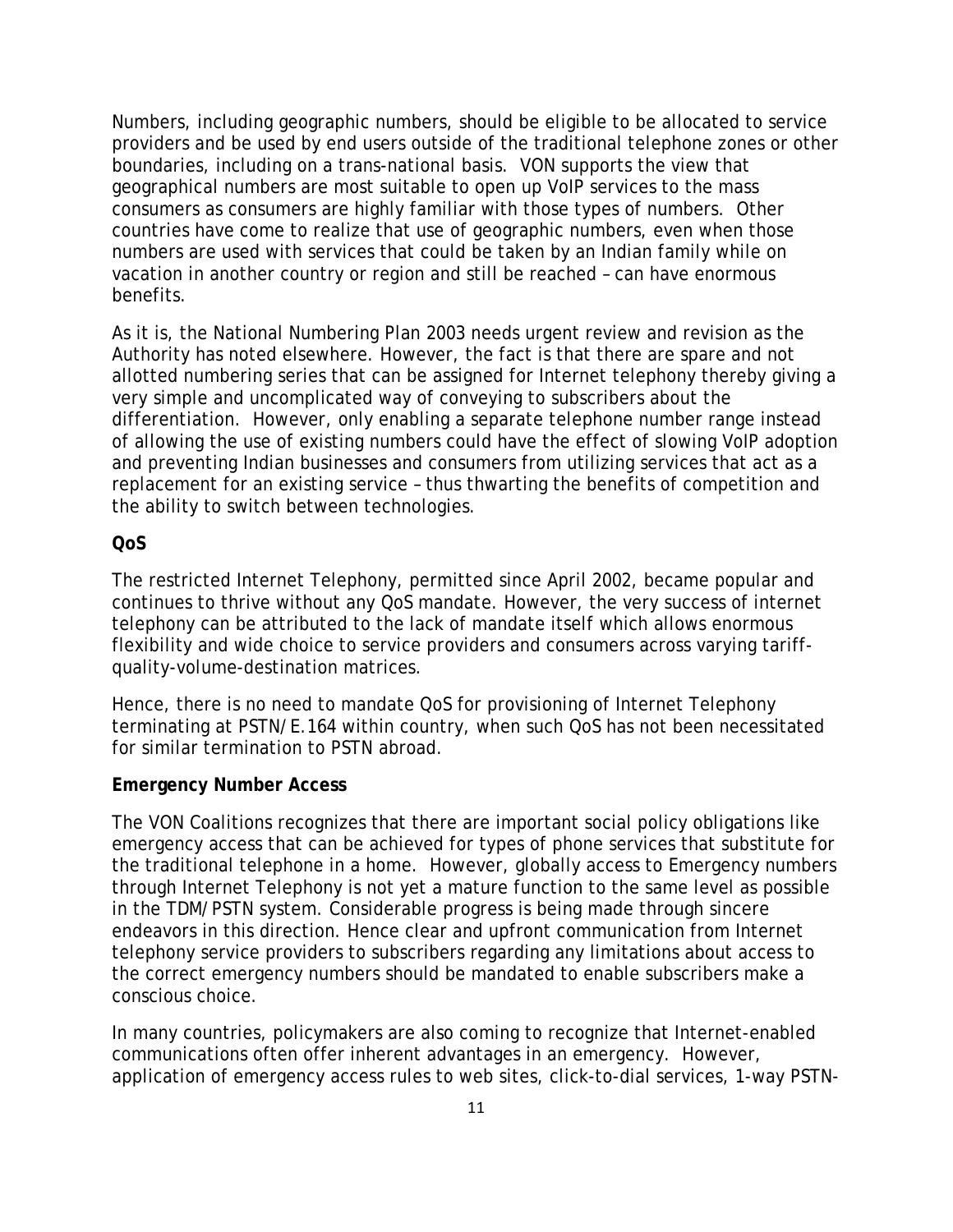out interconnected voice services, and other VoIP services that are not a replacement for traditional home/business phone services could actually harm public safety, stifle innovations critical to people with disabilities, stall competition, and limit access to innovative and evolving communication options where there is no expectation of placing an emergency call.

Therefore, emergency calling obligations should not be imposed on non-replacement telephony services simply because they allow calls to PSTN telephone numbers. There is no consumer expectation that these types of non-replacement services will permit emergency calling, and thus no risk that a consumer would rely on this service to make an emergency call, or use the service to replace their existing emergency service capable telephone service.

#### **Interoperability**

PSTN and IP networks already inter-operate through myriad standards and protocols. However, the concern of the Authority to ensure seamless implementation of future services and applications is appreciated. However we believe that the market place already has incentives to ensure interoperability on its own and that it would be illadvised to force specific VoIP standards for interoperability purposes. Doing so may limit consumer choices and features going forward while not advancing interoperability beyond what is already happening in the marketplace.

#### **Enabling Internet Based Opportunity.**

TRAI should ensure that Internet based applications provided globally over the Internet are exempted from domestic regulation. VoIP represents a broad range of different types of technologies that sometimes substitute for traditional wireline communications but often are something entirely different. VoIP applications can often be accessed from a web site or downloaded as software like other Internet based applications, or integrated into social networking web sites.

In these cases, the software makers or web site host makes these offerings available globally and may not even have the ability to know that the service has been downloaded or is being used from India as increasingly, these are peer to peer services. These downloadable services and integrated web sites often serve as an adjunct to other forms of communication and not as a substitute for traditional wireline communication. For these reasons, Internet applications and software like VoIP should not be subject to any licensing or other form of domestic regulation. Instead, these VoIP applications are better treated like any other unregulated website or software download.

We appreciate that the Indian policymakers and the regulator have recognized utility of such applications and the instant TRAI consultation paper  $(2.2.1.1$  on page  $# 15)$  as well as TRAI recommendations dated 10 May 2007 (para 3.5 on page # 29-30 therein) on growth of Internet & Broadband in India already recognize that this type of service is already permissible since April 2002.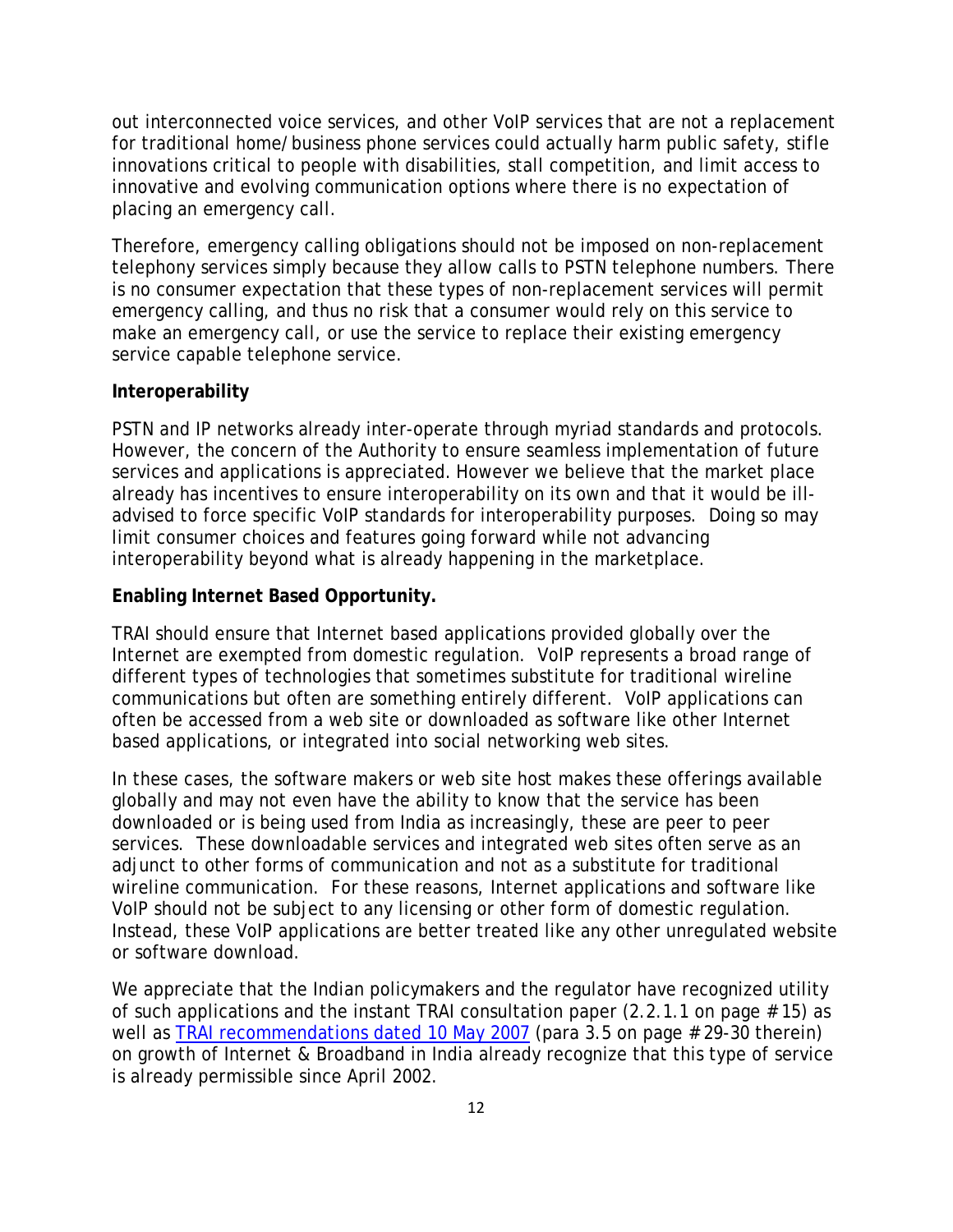#### **Conclusion:**

The VON Coalitions appreciate this opportunity to comment, and urges TRAI to eliminate the restriction on originating/terminating VoIP calls to the PSTN, promptly grant UASL license applications, ensure that Internet based applications provided globally over the Internet are exempted from domestic regulation, and continue to adopt policies that enhance competition by enabling other categories of service providers to offer VoIP services that directly interconnect to the PSTN. By further opening its market to VoIP, consumers throughout India will be able to use VoIP to do things never thought possible, businesses may increase efficiency and productivity and transform the way they operate, and broadband enabled communications can help economies to become engines for innovation and the creation of higher-paying Information Age jobs.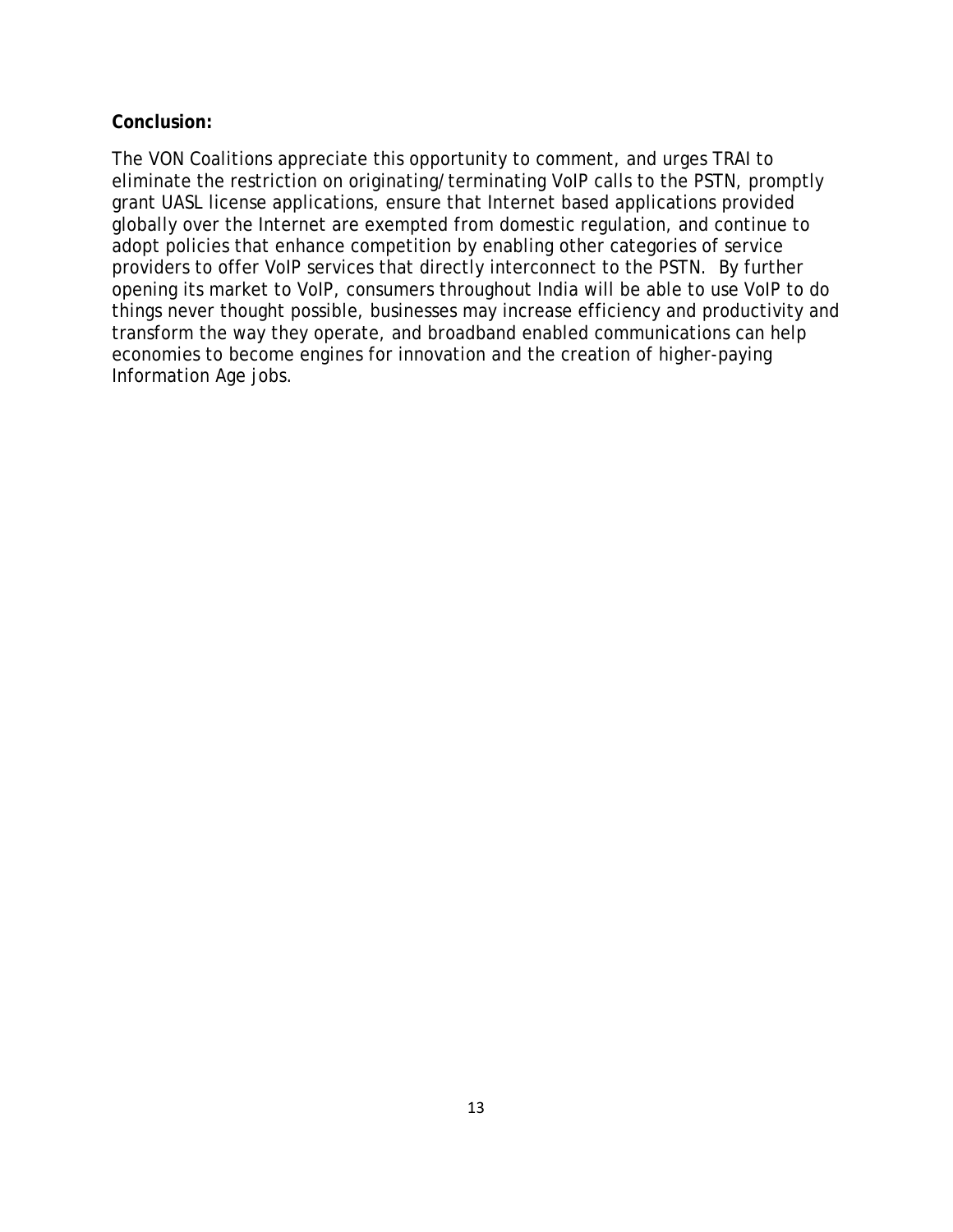# **Annexure-A**

# **Internet Telephony in India: Chronological Evolution**

| <b>Dateline</b>        | Description                                                                                                                                                                     | <b>Remarks</b>                                                                                                                                                     |
|------------------------|---------------------------------------------------------------------------------------------------------------------------------------------------------------------------------|--------------------------------------------------------------------------------------------------------------------------------------------------------------------|
| 15 August<br>1995      | (then) Public<br>sector<br>monopoly<br>Distance<br>International<br>Long<br>Operator VSNL begins<br>offering<br>service to the<br>Indian<br>Internet<br>public                  | Under the terms & conditions, any<br>type of telephony on the Internet<br>restricted                                                                               |
| 1998                   | Delhi High Court grants interim<br>stay against VSNL blocking access<br>certain<br>websites<br>offering<br>to<br>Internet Telephony                                             | VSNL was the sole ISP at the time<br>in the country                                                                                                                |
| 15 January<br>1998     | Government announces guidelines<br>for Internet licensing                                                                                                                       | Real time applications like voice<br>on the Internet not allowed                                                                                                   |
| 11<br>February<br>1998 | (Then quasi-judicial) TRAI stays the<br>Internet guidelines announced on<br>15 January 1998                                                                                     | This was prior to the amendment<br>in the TRAI Act in 2000 that led to<br>setting up of a separate Telecom<br>Dispute Settlement & Appellate<br>Tribunal           |
| 22<br>May<br>1998      | Prime Minister sets up a Task Force<br>Information<br>Technology<br>for<br>&<br>Software Development                                                                            | Mandate was to provide specific<br>actionable recommendations                                                                                                      |
| 25<br>July<br>1998     | First set of 108 recommendations<br>of the IT Task Force<br>notified<br>through a special resolution of the<br><b>Planning Commission</b>                                       | The very first recommendation<br>refers to provision of the Internet<br>by private ISPs;<br>access<br>no<br>reference to any restrictions on<br>Internet telephony |
| 6<br>November<br>1998  | guidelines for ISP<br>New<br>licenses<br>announced                                                                                                                              | The scope of services excludes<br>'telephony on Internet' though<br>the phrase itself undefined                                                                    |
| March<br>1999          | New Telecom Policy 1999 (NTP<br>1999) announced; Availability of<br>affordable<br>effective<br>and<br>communications for the citizens at<br>its core through convergence of IT, | telephony<br>Internet<br>to<br>be<br>continued<br>disallowed;<br>to<br>be<br>government to keep a watch on<br>the developments and review<br>from time to time     |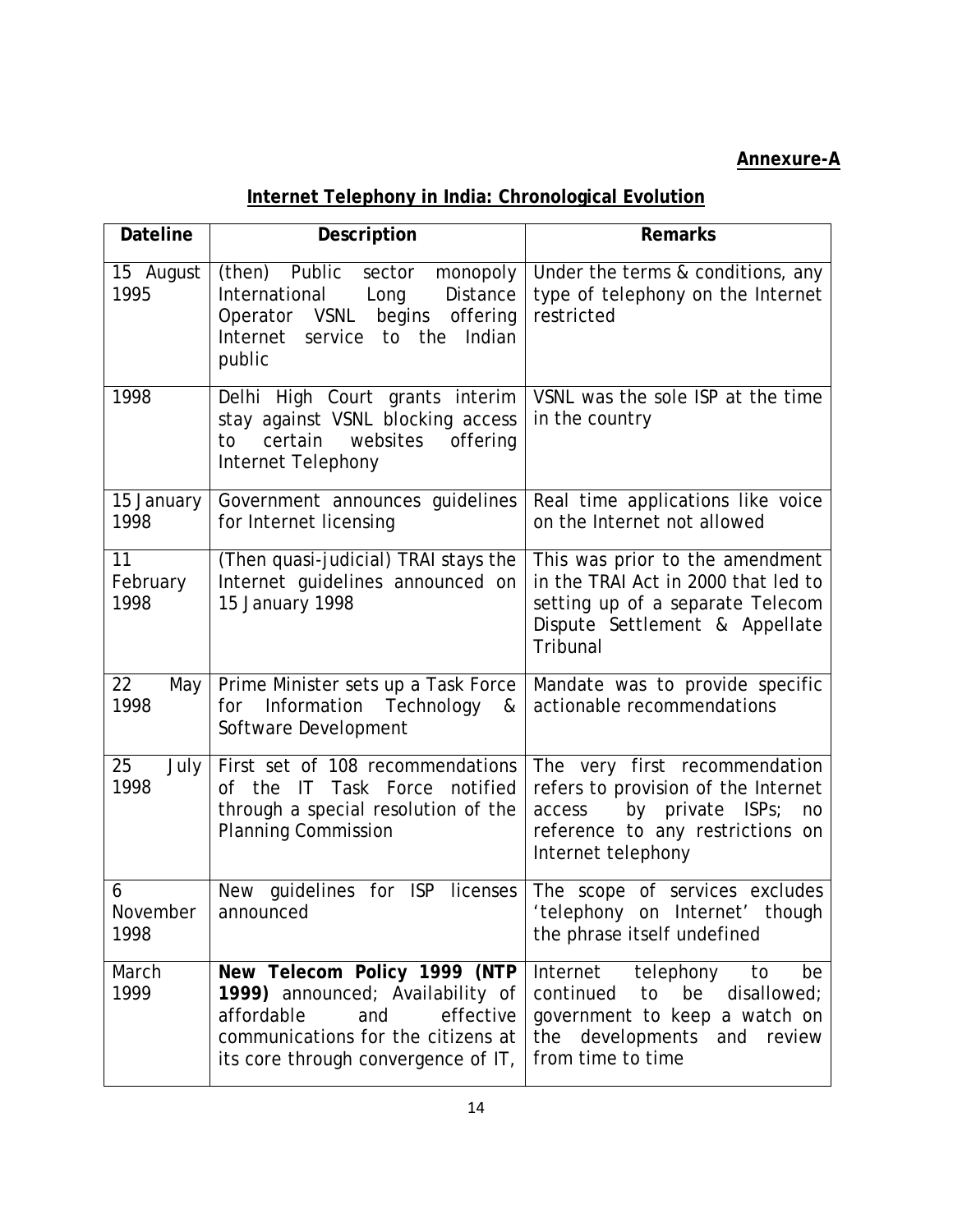|                                           | media and telecom                                                                                                                                                                                                                                                                                                                                                                                                                                                                                                                   |                                                                                                                                                                                                                                                                    |
|-------------------------------------------|-------------------------------------------------------------------------------------------------------------------------------------------------------------------------------------------------------------------------------------------------------------------------------------------------------------------------------------------------------------------------------------------------------------------------------------------------------------------------------------------------------------------------------------|--------------------------------------------------------------------------------------------------------------------------------------------------------------------------------------------------------------------------------------------------------------------|
|                                           |                                                                                                                                                                                                                                                                                                                                                                                                                                                                                                                                     |                                                                                                                                                                                                                                                                    |
| <b>Dateline</b>                           | Description                                                                                                                                                                                                                                                                                                                                                                                                                                                                                                                         | <b>Remarks</b>                                                                                                                                                                                                                                                     |
| 2001                                      | <b>TRAI</b><br>recommendations<br>on<br>competition in International Long<br>Distance Operators (ILDO)                                                                                                                                                                                                                                                                                                                                                                                                                              | Competition to begin w.e.f. 1<br>April 2002                                                                                                                                                                                                                        |
| 20<br>July<br>2001                        | Government<br>seeks<br>recommendations from<br>TRAI<br>on<br>introduction of Internet telephony<br>in India                                                                                                                                                                                                                                                                                                                                                                                                                         | includes<br>Letter<br>inter<br>alia<br>recommendation by an internal<br>group within the government that<br>licensed<br>access<br>&<br>all<br>long<br>operators (only)<br>be<br>distance<br>permitted<br>to<br>offer<br>Internet<br>telephony and ISPs be excluded |
| July<br>20<br>2001-23<br>November<br>2001 | Department<br>οf<br>Telecommunications<br>(DoT)<br>clarification to TRAI                                                                                                                                                                                                                                                                                                                                                                                                                                                            | recommendations contained in its<br>letter dated 20 July 2001 did not<br>represent<br>the views<br>0f<br>the<br>government on the issue                                                                                                                            |
| 23<br>November<br>2001                    | TRAI releases consultation paper<br>on Internet telephony                                                                                                                                                                                                                                                                                                                                                                                                                                                                           | Telecom operators (including the<br>incumbent operators) with ILD,<br>NLD and access licenses oppose<br>opening of Internet telephony to<br>other licensees                                                                                                        |
| 20<br>February<br>2002                    | <b>TRAI</b><br>recommends<br>opening<br>of<br>Internet Telephony as an Internet<br>application service w.e.f. 1 <sup>st</sup> April<br>coincide<br>2002<br>to<br>the<br>with<br>competition in ILDO without<br>any<br>interconnection<br>with<br>E.164<br>numbering system in India with a<br>view to ensure non-disturbance of<br>USO obligation by Basic (Fixed<br>Line) operators; also recommends<br>that (hitherto disallowed) VoIP be<br>allowed to be used by access and<br>long distance operators in their<br>own networks | Internet telephony permitted<br>(i) from PC in India to PC in India<br>and abroad<br>(ii) SIP/H.323 device in India to<br>devices<br>India<br>similar<br>in<br>and<br>abroad<br>(iii) PC in India to phones abroad                                                 |
| 21<br>February                            | DoT invites comments on TRAI<br>recommendations about Internet                                                                                                                                                                                                                                                                                                                                                                                                                                                                      | Till date a unique case when<br>India<br>invited<br>government<br>of<br>comments<br><b>TRAI</b><br>on                                                                                                                                                              |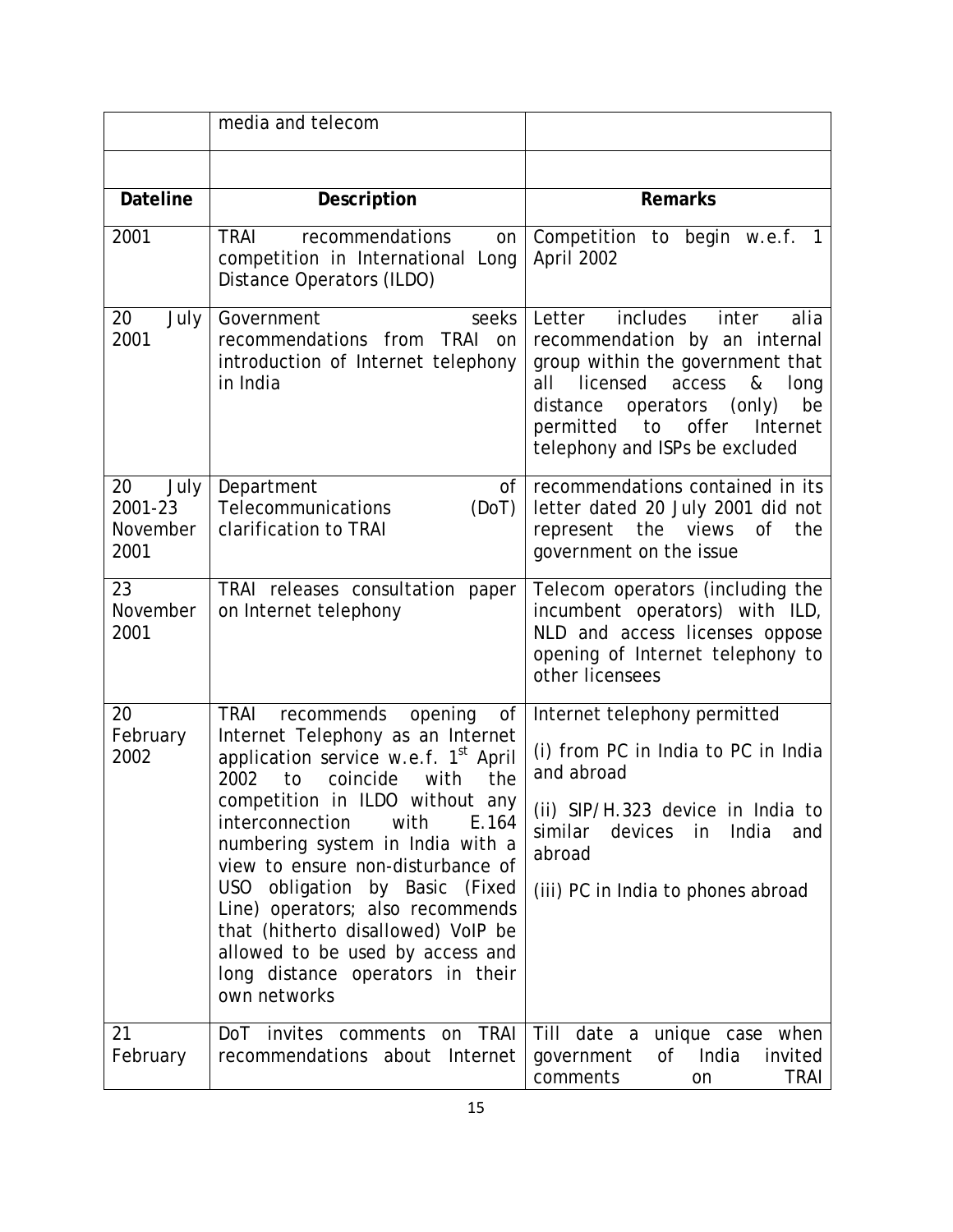| 2002                   | Telephony vide a press note                                                                                                                                                                                                                                                                                                                                                                                                                       | recommendation from public at<br>large; expectedly, incumbent<br>telecom operators opposed                                                                                                                                                                                                                                                                    |
|------------------------|---------------------------------------------------------------------------------------------------------------------------------------------------------------------------------------------------------------------------------------------------------------------------------------------------------------------------------------------------------------------------------------------------------------------------------------------------|---------------------------------------------------------------------------------------------------------------------------------------------------------------------------------------------------------------------------------------------------------------------------------------------------------------------------------------------------------------|
| <b>Dateline</b>        | Description                                                                                                                                                                                                                                                                                                                                                                                                                                       | <b>Remarks</b>                                                                                                                                                                                                                                                                                                                                                |
| March<br>21<br>2002    | guidelines<br><b>DoT</b><br>announces<br>for<br>opening of Internet<br>telephony<br>w.e.f. 1 <sup>st</sup> April 2002                                                                                                                                                                                                                                                                                                                             |                                                                                                                                                                                                                                                                                                                                                               |
| April<br>1<br>2002     | DoT issues begins issuing licenses<br>offer<br>Internet<br>telephony;<br>to<br>services begin for PC to phones<br>abroad with significantly lower<br>tariffs than the ILD tariffs                                                                                                                                                                                                                                                                 | Within 2 weeks, several telecom<br>licensees<br>(access<br>and<br>long<br>distance<br>operators)<br>themselves<br>offering<br>began<br>Internet<br>telephony (PC to phones abroad)<br>through their<br>respective<br><b>ISP</b><br>avatars<br>competing<br>with<br>the<br>standalone ISPs                                                                     |
| 29<br>April<br>2004    | TRAI makes recommendations for<br>Broadband growth                                                                                                                                                                                                                                                                                                                                                                                                |                                                                                                                                                                                                                                                                                                                                                               |
| 14<br>October<br>2004  | Government announces Broadband<br><b>Policy, 2004</b>                                                                                                                                                                                                                                                                                                                                                                                             | Target<br>for<br>Broadband<br>subscribers: 3 million by 2005, 9<br>million by 2007, 20 million by<br>2010                                                                                                                                                                                                                                                     |
| 10<br>November<br>2005 | DoT issues new policy measures for   These amendments<br>telecom services, including <i>inter</i><br>alia:<br>Entry fees slashed to INR 25 million<br>each for NLD & ILD licenses from<br>the erstwhile levels of INR 1 billion<br>& 250 billion respectively<br>rollout<br>norms for NLD &<br>ILD<br>licenses significantly eased<br>Scope of UASL license expanded to<br>include Internet, broadband and<br>(unrestricted) 'Internet telephony' | into<br>came<br>force w.e.f. 1 January 2006<br>Almost all access licensees (UASL,<br>CMTS, Basic) also acquired NLD &<br>ILD licenses and till date, Internet<br>telephony<br>entailing<br>interconnection with Indian PSTN<br>remains<br>unavailable<br>due<br>to<br>obvious lack of competition from<br>different<br>set<br>of<br>service<br>a<br>providers |
| 24 August<br>2007      | DoT amends Internet license                                                                                                                                                                                                                                                                                                                                                                                                                       | Rather than just SIP or H.323<br>standard-based<br>only,<br>any<br>IP<br>device permitted in<br>India<br>for                                                                                                                                                                                                                                                  |